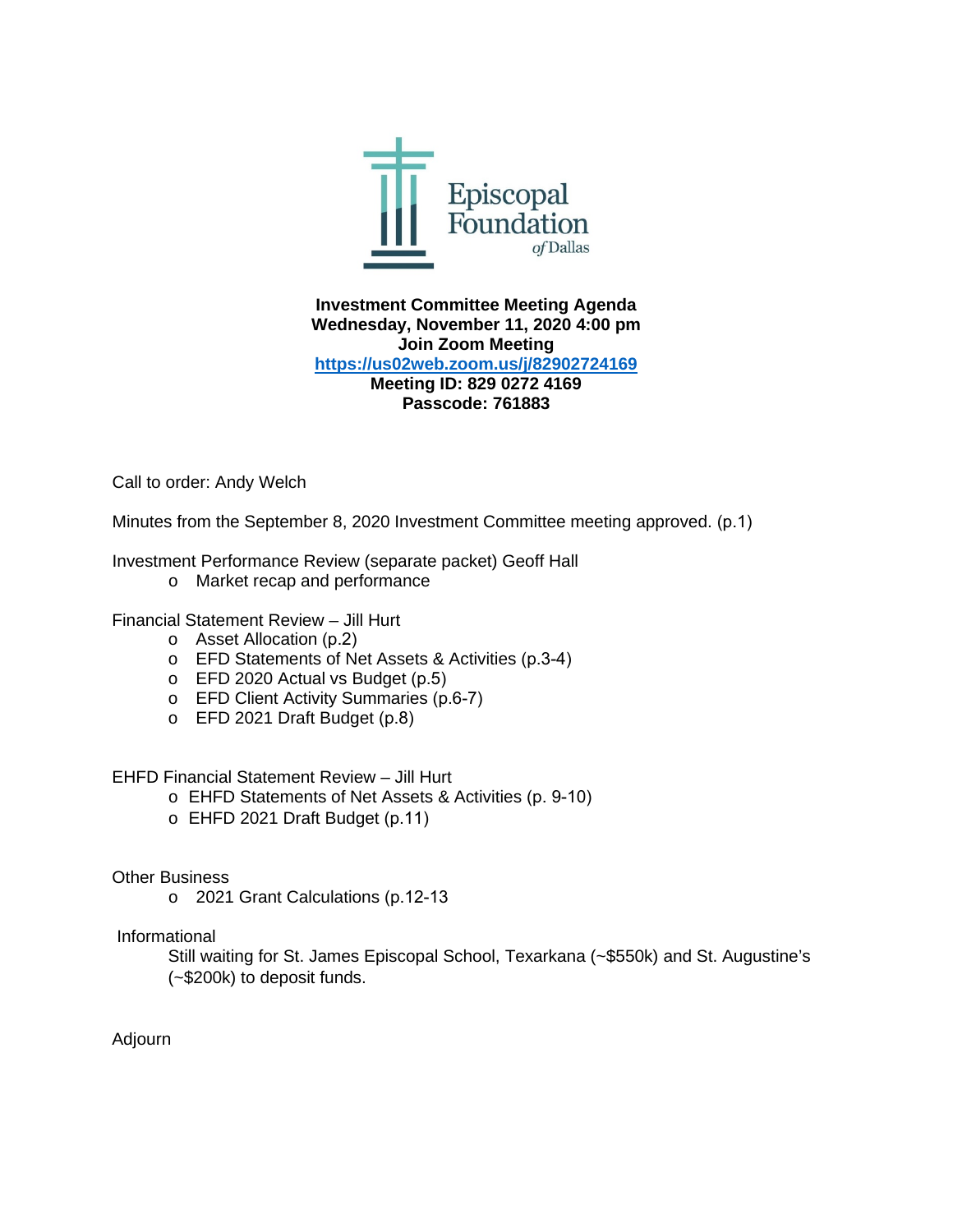#### **Episcopal Foundation of Dallas Investment and Finance Committee Meeting Minutes Wednesday, September 2, 2020 4:00 p.m. VIA Zoom Meeting DRAFT**

### **Committee Members:**

**Present:** Andy Welch (Committee Chairman), Scott Hancock, Ken Hanks, Pat Carrigan, Dan Wilson, Philip de Bruyn, and Will Beecherl **Others Attending**: Pam Jamieson, Executive Director, Jill Hurt, Controller, and Geoff Hall, Vanguard Senior Investment Consultant

Andy Welch, Chairman, opened the Investment and Finance Committee meeting at 4:02 p.m. with a prayer.

The minutes from the May 13, 2020 Investment Committee Meeting were approved as written.

Vanguard Senior Investment Consultant Geoff Hall reviewed the quarterly performance packet. Market value of the portfolio on July 31,2020 was \$38,745,381. Geoff commented on the rebalance of the portfolio on July 23, 2020 which resulted in a change of approximately \$1,965, 000 into fixed income from equities. Geoff reviewed July thru August performance noting the increase in return and the value of the portfolio on Sept 2, 2020 to \$40,514,078. He then reviewed the competitive comparison between State Street and Vanguard, which was requested after the presentation to Transfiguration. Generally, Vanguard outperforms State Street and fund fees are roughly 8 bps lower. Geoff also reviewed details of Vanguard's new Private Equity partnership with HarbourVest.

The Committee discussed the decision by Transfiguration to select the Episcopal Church Foundation and not the Episcopal Foundation of Dallas. Given how Vanguard's portfolio has outperformed State Street's comparable portfolio and EFD's overall fees are lower than the Episcopal Church Foundation, we concluded that Transfiguration's decision was based on other factors.

Controller, Jill Hurt reviewed the current EFD financial statement packet. EFD current assets were \$5,797,948 as of June 30, 2020. Jill explained potential questions in the notes section. The financial statements were accepted as presented.

The EHFD Financial Statement review was led by Jill. EHFD current assets were \$6,161,514 as of June 30, 2020. The Financial statements were accepted as presented.

In other business, Executive Director, Pam Jamieson let the committee know that we are still waiting on funds to transfer from St. James Day School and St. Augustine's. She also noted that St. Peter's, McKinney funds of approximately \$237,000 will transfer to EFD by October 1, 2020.

With no further business, the meeting was adjourned at 5:00 p.m.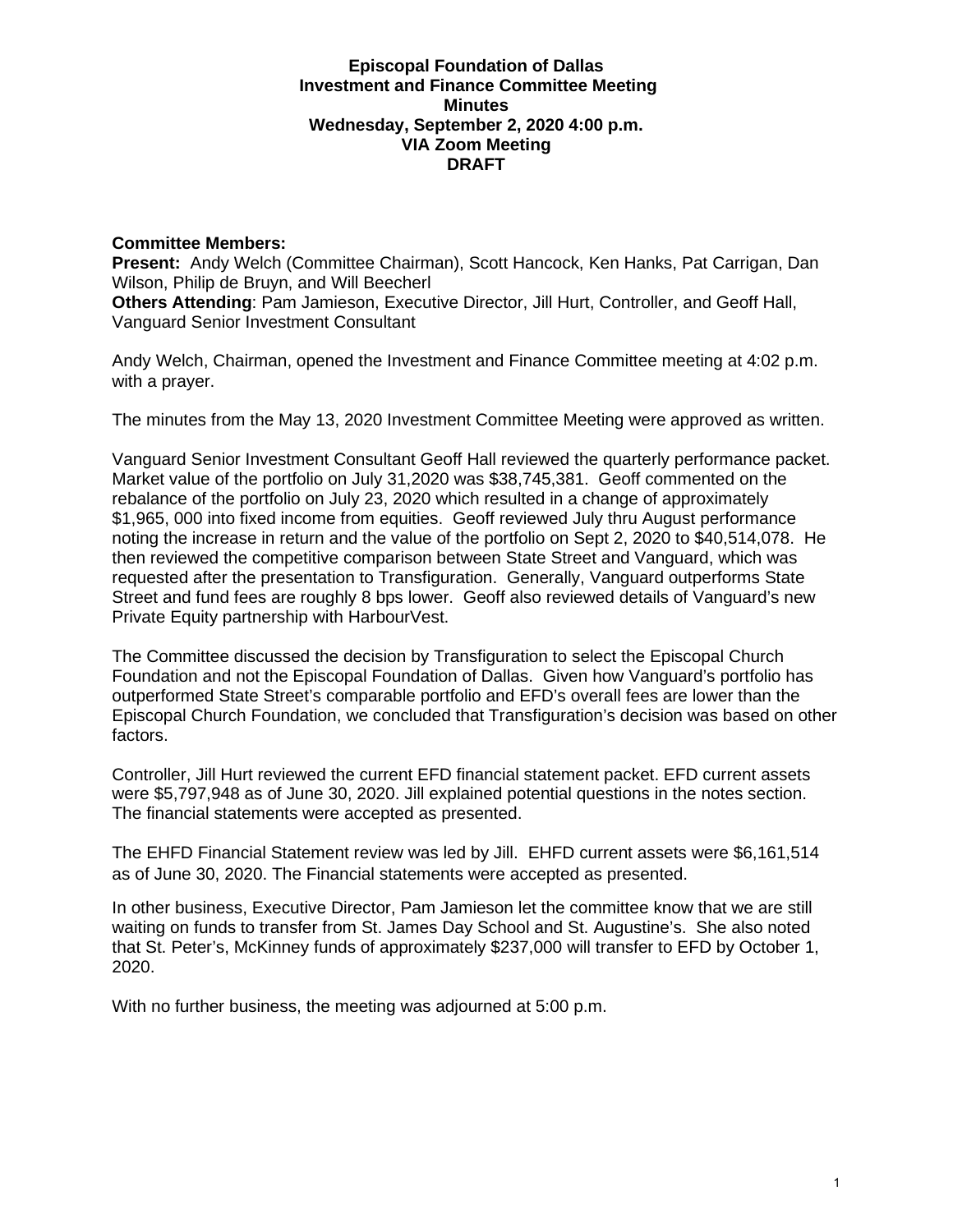# **Episcopal Foundation of Dallas**

# **9/30/2020**

|                       | Investment<br>Policy |      | 9/30/2020    |
|-----------------------|----------------------|------|--------------|
| <b>Asset Category</b> | Target               | %    | Total        |
| US Equity             | 42%                  | 42%  | 16,596,777   |
| International Equity  | 28%                  | 28%  | 10,989,111   |
| <b>Fixed Income</b>   | 24%                  | 24%  | 9,323,148    |
| <b>Real Estate</b>    | 6%                   | 6%   | 2,344,614    |
| <b>TOTALS</b>         | 100%                 | 100% | \$39,253,650 |

Note: The Foundations Investment Policy allows for a +/-5 percentage point variance from desired target weighting.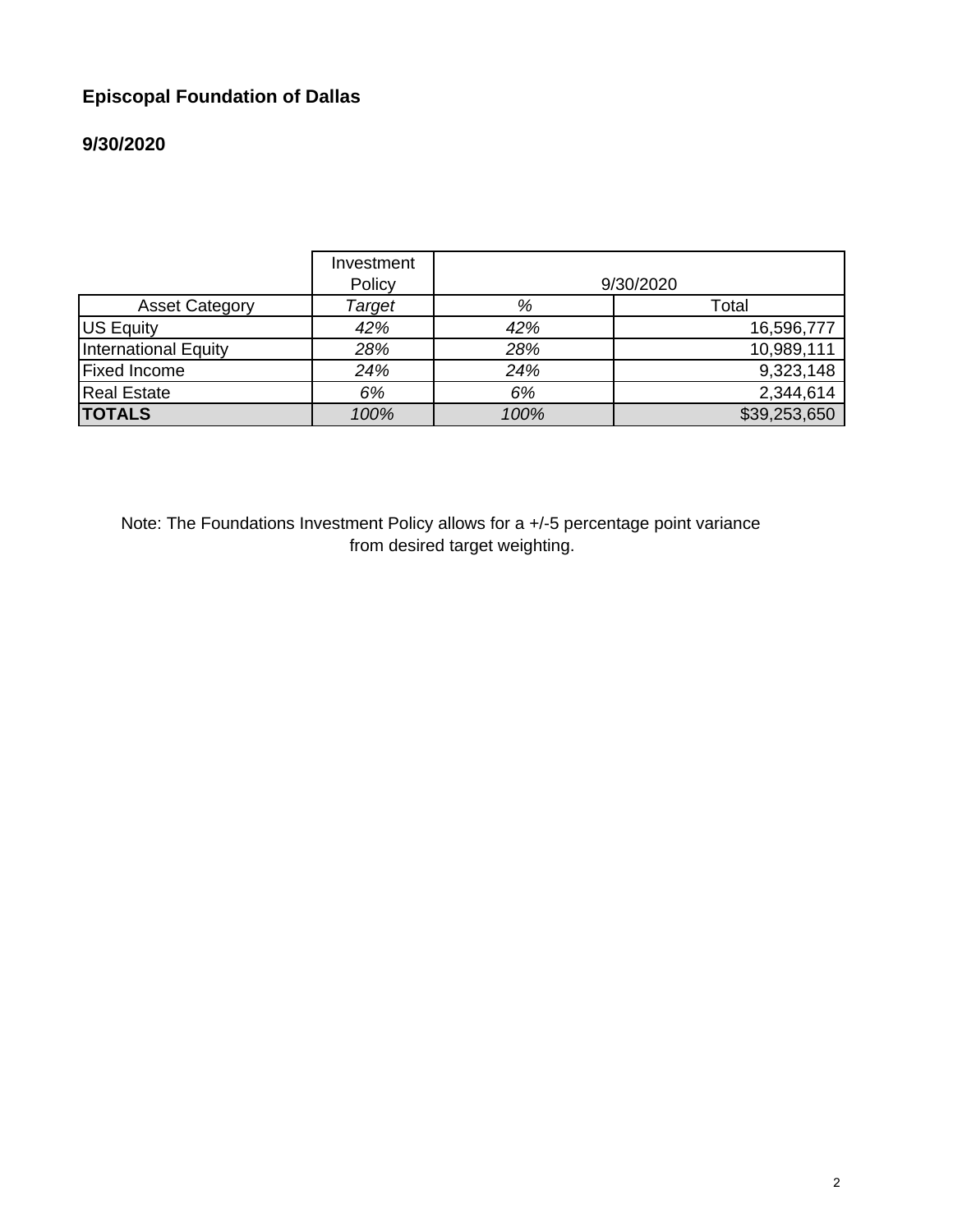#### **EPISCOPAL FOUNDATION OF DALLAS STATEMENT OF NET ASSETS**

|                                         | As of<br>9/30/2020 |    | As of<br>9/30/2019 |    | As of<br>12/31/2019 |    |              |
|-----------------------------------------|--------------------|----|--------------------|----|---------------------|----|--------------|
| <b>Assets</b>                           |                    |    |                    |    |                     |    |              |
| <b>Cash - Foundation operating</b>      |                    | \$ | 67,286             | \$ | 107,228             | \$ | 116,956      |
| <b>Cash - Vanguard Money Market</b>     |                    | \$ | 58,916             |    | 107,642             |    | 188,106      |
| <b>Cash in Transit</b>                  | (1)                | \$ | (307, 448)         |    |                     |    |              |
| Administrative fees receivable          |                    |    | 45,453             |    | 43,388              |    | 45,722       |
| <b>Accounts receivable (EHFD)</b>       |                    |    |                    |    | 10,755              |    | 9,417        |
| <b>Contribution receivable</b>          |                    |    |                    |    |                     |    | 1,600        |
| <b>Investments - Foundation</b>         | (2)                |    | 6,144,591          |    | 5,790,905           |    | 6,049,859    |
| <b>Investments - Agency</b>             | (2)                |    | 33,109,059         |    | 31,554,791          |    | 33,252,403   |
| <b>Investment Clearing</b>              | (1)                |    | 307,448            |    |                     |    |              |
| Furniture and equipment, net            |                    |    | 1,230              |    | 2,949               |    | 2,500        |
| Oil and gas property                    | (3)                |    | 3,500              |    | 3,500               |    | 3,500        |
| Deposits and prepaid expenses           |                    |    | 3,741              |    | 1,298               |    | 4,387        |
| <b>Total assets</b>                     |                    | \$ | 39,433,776         |    | \$37,622,456        |    | \$39,674,450 |
| <b>Liabilities and Net Assets</b>       |                    |    |                    |    |                     |    |              |
| <b>Liabilities</b>                      |                    |    |                    |    |                     |    |              |
| <b>Payroll liabilities</b>              |                    | \$ | 2,386              | \$ | 3,475               | \$ | 6,415        |
| <b>Accounts payable</b>                 |                    |    |                    |    |                     |    | 10,000       |
| <b>Grants payable</b>                   | (4)                |    | 5,000              |    | 68,000              |    |              |
| <b>Due to Agency Funds</b>              |                    |    | 33,109,059         |    | 31,554,791          |    | 33,252,403   |
| <b>Total liabilities</b>                |                    |    | 33,116,445         |    | 31,626,266          |    | 33,268,818   |
| <b>Net Assets</b>                       |                    |    |                    |    |                     |    |              |
| <b>Without donor restrictions</b>       |                    |    | 6,315,581          |    | 5,994,440           |    | 6,403,882    |
| <b>With donor restrictions</b>          |                    |    | 1,750              |    | 1,750               |    | 1,750        |
| <b>Total net assets</b>                 |                    |    | 6,317,331          |    | 5,996,190           |    | 6,405,632    |
| <b>Total liabilities and net assets</b> |                    | \$ | 39,433,776         |    | \$37,622,456        |    | \$39,674,450 |

**Notes to Statement of Net Assets:**

- **(1) St. Peter's deposit of \$238,572.67 was deposited to MM account on 9/24/2020 as well as the Houseman gift of \$100,000 and was moved to portfolio on 10/1/2020. Accounting for it with cash in transit and investment clearing to show the money as a portfolio investment and not MM investment since transfer was made 9/30/20**
- **(2) See Client Activity Summary for a roll forward of investments.**
- **(3) The Foundation accepted a contribution of property in 1989. Under the terms of the property assignment, the Foundation shares any receipts from the property 50%:50% with other charities. The property is conservatively valued at \$3,500. Half the value is reflected as "temporarily restricted" due to the terms of the property assignment.**
- **(4) St. Augustine's Episcopal Church grant agreement still outstanding**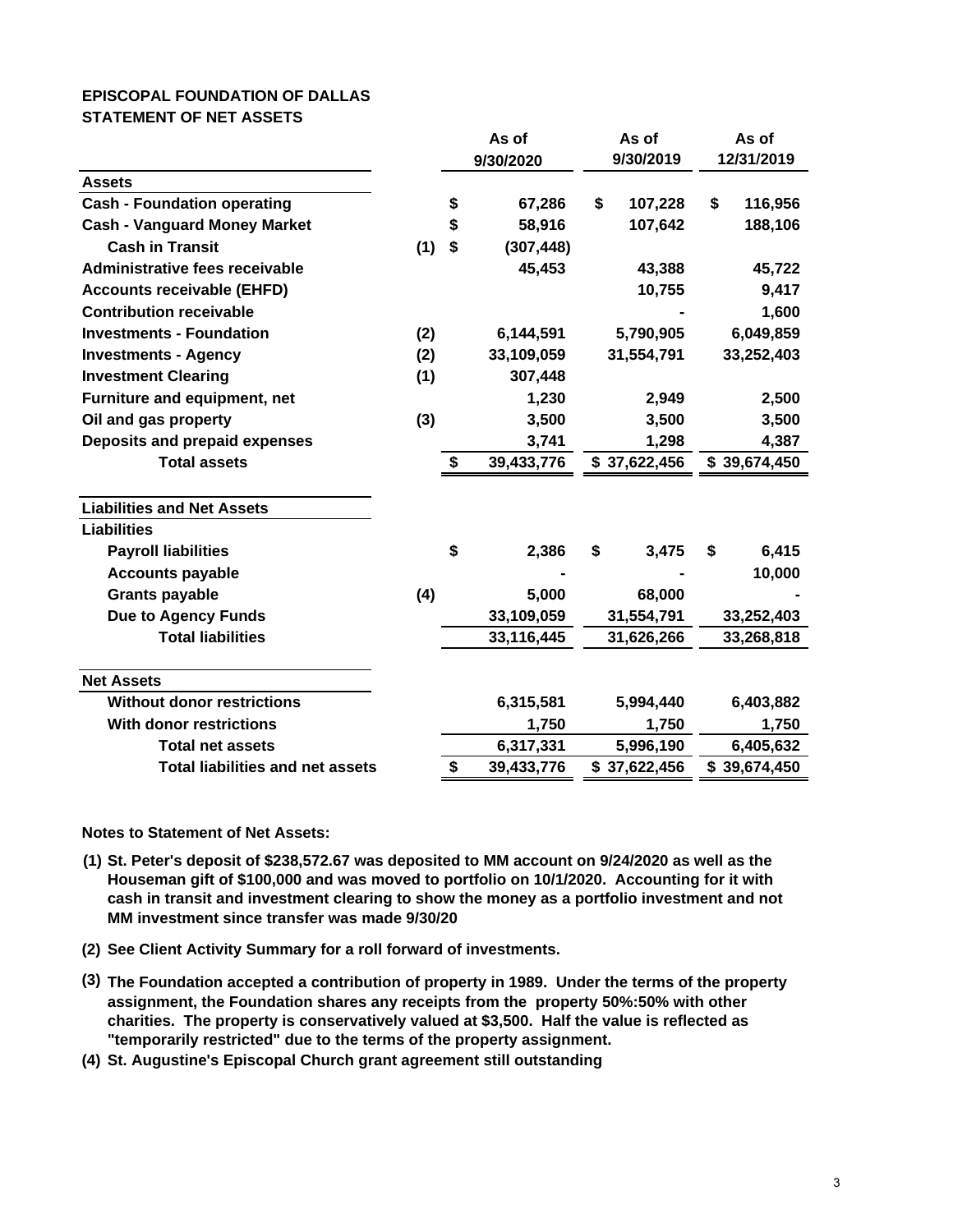#### **EPISCOPAL FOUNDATION OF DALLAS STATEMENT OF ACTIVITIES 9-Months 9-Months**

|                                              |     | טוועווטויי      |               |    |                   |
|----------------------------------------------|-----|-----------------|---------------|----|-------------------|
|                                              |     | <b>Ended</b>    | <b>Ended</b>  |    | <b>Year Ended</b> |
|                                              |     | 9/30/20         | 9/30/19       |    | 12/31/19          |
| <b>Operating Revenues and Expenses</b>       |     |                 |               |    |                   |
| Administrative fee income-gross              |     | \$<br>149,436   | \$<br>153,750 | \$ | 207,434           |
| Interest-money market account                |     | 810             | 1,784         |    | 2,248             |
| <b>Miscellaneous Income</b>                  |     |                 | 8,000         |    | 9,374             |
| <b>Total operating revenue</b>               |     | 150,245         | 163,534       |    | 219,056           |
| <b>Payroll and payroll taxes</b>             |     | 106,342         | 102,784       |    | 143,861           |
| <b>Professional fees</b>                     |     | 21,118          | 25,529        |    | 35,915            |
| <b>Sponsorships</b>                          |     | 3,000           | 7,500         |    | 7,500             |
| <b>Office Operation</b>                      |     | 21,632          | 22,779        |    | 25,950            |
| <b>Total operating expenses</b>              |     | 152,092         | 158,592       |    | 213,226           |
| Increase in net assets from operations       |     | (1, 846)        | 4,942         |    | 5,830             |
|                                              |     |                 |               |    |                   |
| <b>Contributions income - Episcopal Fund</b> | (1) | 100,000         | 107           |    | 9,357             |
| <b>Net Investment Gains</b>                  |     |                 |               |    |                   |
| <b>Interest &amp; dividends</b>              |     | 64,428          | 73,295        |    | 229,319           |
| <b>Realized gains</b>                        |     | 122,261         | 60,146        |    | 82,891            |
| <b>Unrealized gains (losses)</b>             |     | 52,056          | 637,842       |    | 870,736           |
| Less: Vanguard advisory fees                 |     | (4,707)         | (4,620)       |    | (6, 205)          |
| Less: Administrative fees on EFD funds       |     | (23, 161)       | (23, 073)     |    | (31, 036)         |
| <b>Total investment revenue</b>              | (2) | 210,878         | 743,590       |    | 1,145,705         |
| <b>Grant Expense</b>                         |     |                 |               |    |                   |
| <b>Foundation grants</b>                     |     | 181,102         | 216,900       |    | 213,900           |
| <b>Trustee fund grants</b>                   |     |                 |               |    |                   |
| <b>Advised fund grants</b>                   |     | 12,750          | 15,811        |    | 21,622            |
| <b>Total grant expense</b>                   |     | 193,852         | 232,711       |    | 235,522           |
| Total Increase (Decrease) in net assets      |     | 115,180         | 515,928       |    | 925,370           |
| Net assets at beginning of period            |     | 6,202,151       | 5,480,262     |    | 5,480,262         |
| Net assets at end of period                  |     | \$<br>6,317,331 | 5,996,190     | S  | 6,405,632         |
|                                              |     |                 |               |    |                   |

### **Notes to Statement of Activities:**

**(1) Received \$100,000 dollor contribution from Housmann**

**(2) Associated to markets response to Covid-19**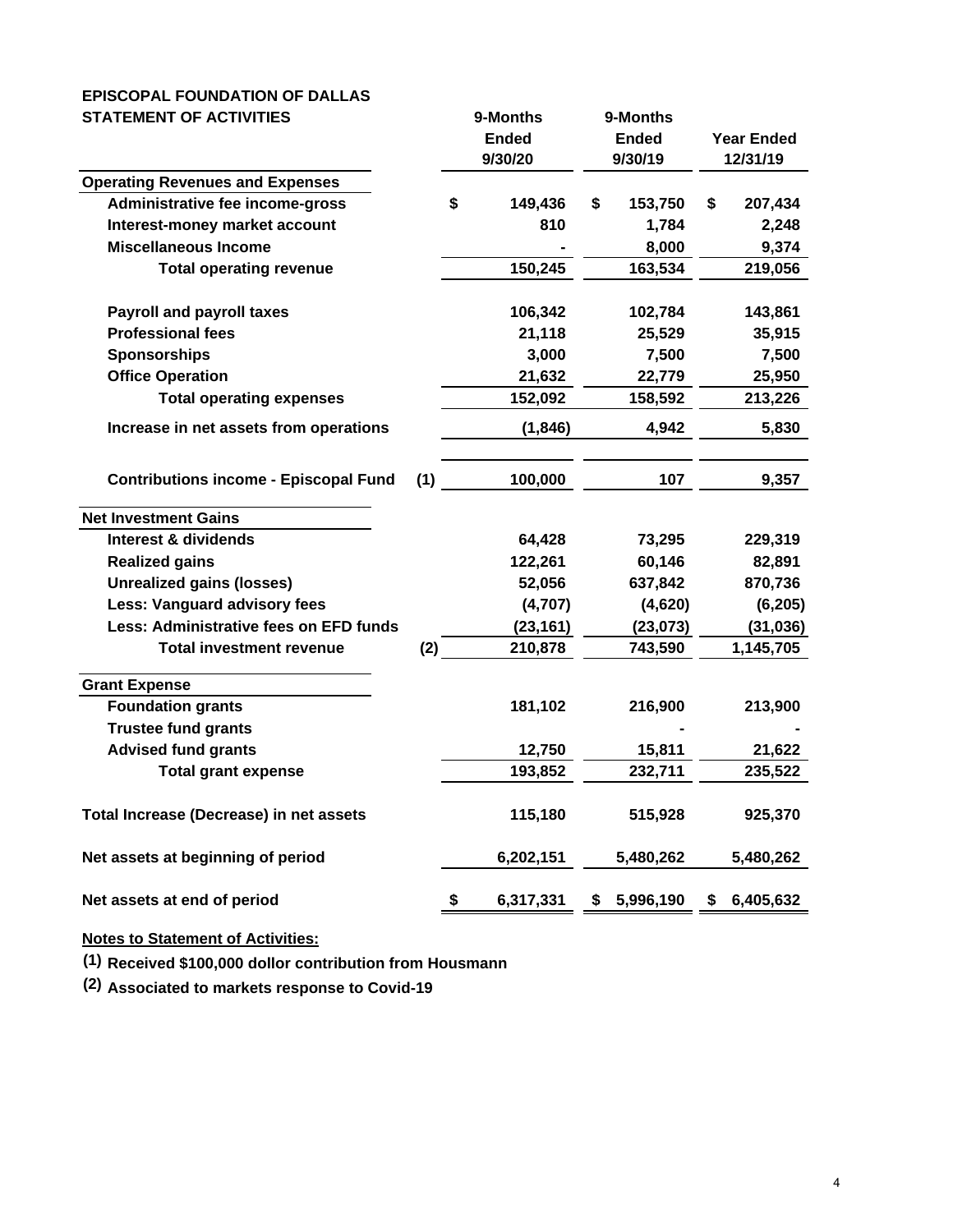#### **EPISCOPAL FOUNDATION OF DALLAS STATEMENT of ACTUAL VS. BUDGET**

|                                       |              | 2020          | YTD at 09/30/2020 |              |    |               |    |               |
|---------------------------------------|--------------|---------------|-------------------|--------------|----|---------------|----|---------------|
|                                       |              |               |                   |              |    |               |    | Variance      |
|                                       |              |               |                   |              |    |               |    | over (under)  |
| <b>Operating Revenue and Expenses</b> | <b>Notes</b> | Annual        |                   | Actual       |    | <b>Budget</b> |    | <b>Budget</b> |
| Revenue                               |              |               |                   |              |    |               |    |               |
| Administrative fee income - gross     |              | \$<br>209,000 | \$                | 149,436      | \$ | 156,750       | \$ | (7, 314)      |
| Other Income (EHFD)                   |              | 10,000        |                   | 810          | \$ | 7,500         |    | (6,690)       |
| <b>Operating Revenue</b>              | (1)          | \$<br>219,000 | \$                | 150,245      | \$ | 164,250       | \$ | (14,005)      |
| <b>Expenses</b>                       |              |               |                   |              |    |               |    |               |
| Payroll<br><b>Executive Director</b>  |              | 78,750        |                   | 59,063       | \$ | 59,063        |    |               |
| <b>Grant Administrator</b>            | (2)          | 12,000        |                   | 12,688       | \$ | 9,000         |    | 3,688         |
| <b>Controller</b>                     | (3)          | 35,000        |                   | 27,012       | \$ | 26,250        |    | 762           |
| <b>Employers Payroll Taxes</b>        | (4)          | 9,600         |                   |              | \$ |               |    | 355           |
|                                       |              | \$            |                   | 7,555        | \$ | 7,200         |    |               |
| <b>Total Payroll Expenses</b>         |              | 135,350       | \$                | 106,317      |    | 101,513       | \$ | 4,805         |
| <b>Professional Fees</b>              |              |               |                   |              |    |               |    |               |
| Audit                                 | (5)          | 21,500        |                   | 21,178       | \$ | 16,125        |    | 5,053         |
| Tax return preparation                | (6)          | 3,400         |                   |              | \$ | 2,550         |    | (2, 550)      |
| <b>Website &amp; Computer Tech</b>    |              | 2,500         |                   | 321          | \$ | 1,875         |    | (1, 554)      |
| <b>Legal Fees</b>                     |              | 500           |                   |              | \$ | 375           |    | (375)         |
| <b>Marketing</b>                      |              | 1,500         |                   |              | \$ | 1,125         |    | (1, 125)      |
| <b>Development</b>                    |              | 1,500         |                   | 378          | \$ | 1,125         |    | (747)         |
| <b>Total Professional Fees</b>        | (7)          | \$<br>30,900  | \$                | 21,877       | \$ | 23,175        | \$ | (1, 298)      |
| <b>Sponsorships</b>                   |              | \$<br>8,000   | \$                | 3,000        | \$ | 6,000         | \$ | (3,000)       |
|                                       |              |               |                   |              |    |               |    |               |
| <b>Office Expense</b>                 |              |               |                   |              |    |               |    |               |
| Rent                                  |              | 8,500         |                   | 7,176        | \$ | 6,375         |    | 801           |
| Insurance-D&O/Liability               | (8)          | 8,500         |                   | 8,700        | \$ | 6,375         |    | 2,325         |
| Telephone/Fax/Internet                |              | 600           |                   | 450          | \$ | 450           |    | (0)           |
| <b>Computer Expense</b>               |              | 2,000         |                   | 1,636        | \$ | 1,500         |    | 136           |
| <b>Development</b>                    |              | 500           |                   |              | \$ | 375           |    | (375)         |
| Depreciation                          |              | 1,300         |                   | 1,270        | \$ | 975           |    | 295           |
| <b>Professional Development</b>       |              | 1,500         |                   | 450          | \$ | 1,125         |    | (675)         |
| <b>Office Supplies</b>                |              | 2,000         |                   | 200          | \$ | 1,500         |    | (1, 300)      |
| <b>Marketing materials</b>            |              | 500           |                   | 35           | \$ | 375           |    | (340)         |
| <b>Insurance-Worker's Comp</b>        |              | 300           |                   | 226          | \$ | 225           |    | 1             |
| <b>Property Taxes</b>                 |              | 100           |                   |              | \$ | 75            |    | (75)          |
| <b>Board Luncheon</b>                 |              | 1,000         |                   | 925          | \$ | 750           |    | 175           |
| <b>Meetings</b>                       |              | 1,200         |                   |              | \$ | 900           |    | (900)         |
| <b>Convention</b>                     |              | 200           |                   |              | \$ | 150           |    | (150)         |
| Memorials & special gifts             |              | 500           |                   | 92           | \$ | 375           |    | (283)         |
| <b>Miscellaneous</b>                  |              | 500           |                   | 150          | \$ | 375           |    | (225)         |
| <b>Special Events</b>                 |              | 14,000        |                   |              | \$ | 10,500        |    | (10, 500)     |
| <b>Total Office Expense</b>           | (7)          | \$<br>43,200  | \$                | 21,311       | \$ | 32,400        | \$ | (11,089)      |
|                                       |              |               |                   |              |    |               |    |               |
| <b>Operating Expense</b>              |              | \$<br>217,450 | \$                | 152,505      | \$ | 163,088       | \$ | (10, 582)     |
|                                       |              |               |                   |              |    |               |    |               |
| <b>Operating Surplus (Deficit)</b>    |              | \$<br>1,550   | \$                | $(2,260)$ \$ |    | $1,163$ \$    |    | (3, 422)      |

**(1) Decrease is due to market response to Covid -19**

**(2) Increase is due to Grant Administrator doing additional reports for grant committee**

**(3) Increase is due to training of new controller in January**

**(4) Increase is due to overall increase in payroll**

*(5)* **Increase is due to full amount of audit paid out prior to year end and budget is for 9 months**

**(6) Tax return was paid in October 2020**

**(7) Variances are skewed in 2020 due to adjustments made for Covid-19 and budget is for 9 months**

**(8) Variance is due to acutal being cost for full year vs budget is for 9 months**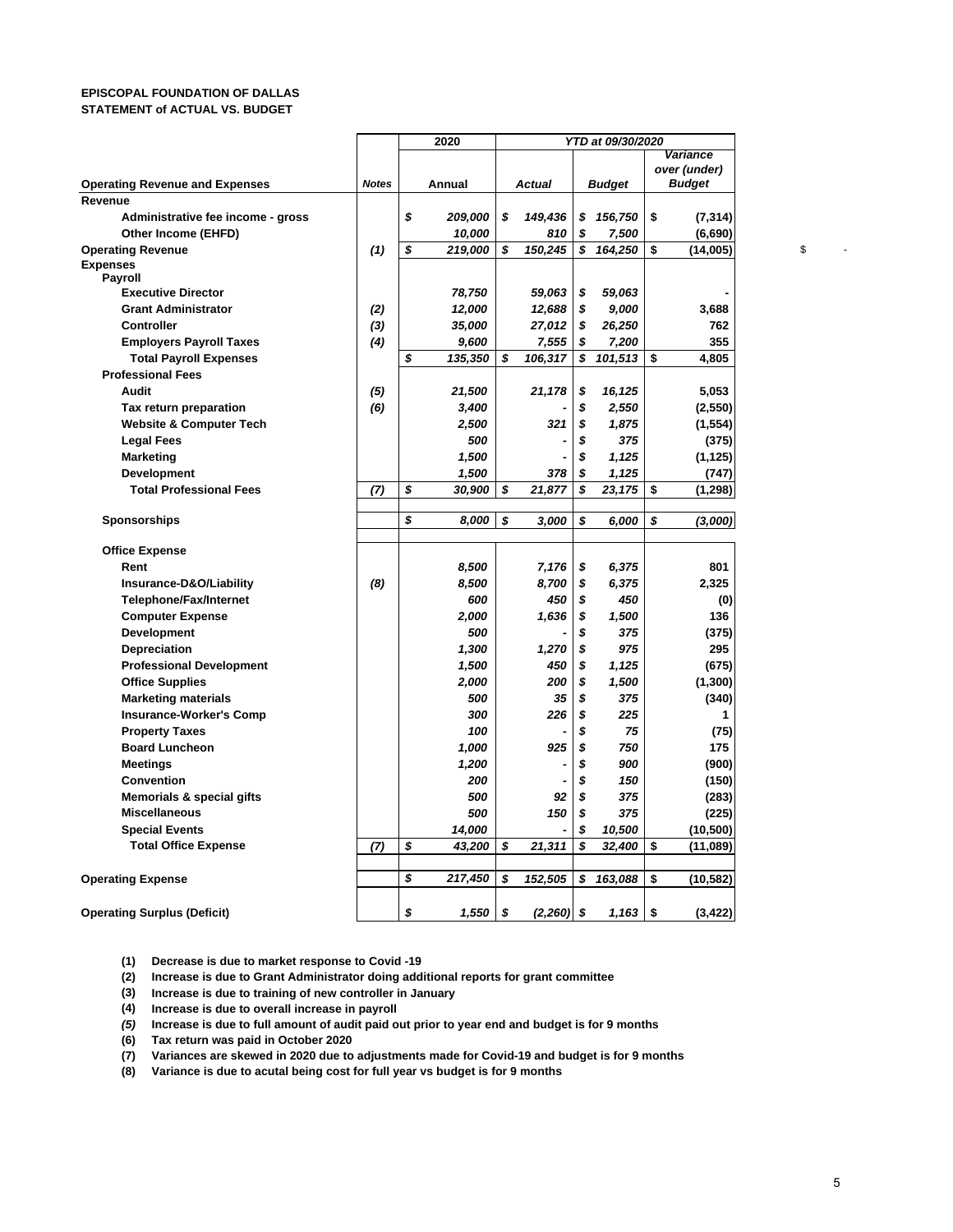|                                                | <b>Market Value</b><br>6/30/2020 | <b>Deposits</b>          | Withdrawals                  | <b>Net Deposits/</b><br>Withdrawals | Interest &<br><b>Dividends</b> | <b>Adm Fees</b> | <b>Money Mgr</b><br>Fees | Realized<br>Gains/<br>(Losses) | <b>Unrealized Gains/</b><br>(Losses) | <b>Market Value</b><br>9/30/2020 |
|------------------------------------------------|----------------------------------|--------------------------|------------------------------|-------------------------------------|--------------------------------|-----------------|--------------------------|--------------------------------|--------------------------------------|----------------------------------|
| <b>ASSET MANAGERS</b>                          |                                  |                          |                              |                                     |                                |                 |                          |                                |                                      |                                  |
| <b>Proceeds from Class Actions</b>             |                                  |                          |                              |                                     |                                |                 |                          |                                |                                      |                                  |
| Vanguard                                       | 37,330,792.06                    |                          |                              | (322, 802.46)                       | 129,191.00                     | (51, 329.84)    | (10,610.72)              | 634,617.00                     | 1,543,793.13                         | 39,253,650.17                    |
| <b>TOTAL MANAGERS</b>                          | 37,330,792.06                    |                          |                              | (322, 802.46)                       | 129,191.00                     | (51, 329.84)    | (10,610.72)              | 634,617.00                     | 1,543,793.13                         | 39,253,650.17                    |
| <b>AGENCY ACCOUNTS</b>                         |                                  |                          |                              |                                     |                                |                 |                          |                                |                                      |                                  |
| <b>Frank Hughes Estate</b>                     | 978,863.50                       | $\blacksquare$           | (41, 384.00)                 | (41, 384.00)                        | 3,282.15                       | (1, 345.94)     | (278.23)                 | 16,545.70                      | 40,992.94                            | 996,676.12                       |
| <b>Amistad Mission</b>                         | 1,405,187.34                     | $\blacksquare$           |                              |                                     | 4,868.65                       | (1,932.13)      | (399.40)                 | 23,892.98                      | 58,095.94                            | 1,489,713.38                     |
| <b>Episcopal Health Foundation Dallas</b>      |                                  | $\blacksquare$           | $\qquad \qquad \blacksquare$ | $\blacksquare$                      |                                |                 |                          |                                |                                      |                                  |
|                                                | 6,161,513.50                     |                          |                              |                                     | 21,348.21                      | (8, 472.08)     | (1,751.32)               | 104,766.70                     | 254,741.08                           | 6,532,146.09                     |
| Alice L. Bomar Trust fund                      | 36,911.86                        |                          | (95.74)                      | (95.74)                             | 127.60                         | (50.75)         | (10.49)                  | 627.39                         | 1,524.61                             | 39,034.48                        |
| <b>Church of the Incarnation Pension Trust</b> | 1,688,364.95                     |                          |                              |                                     | 5,849.79                       | (2,321.50)      | (479.89)                 | 28,707.95                      | 69,803.61                            | 1,789,924.91                     |
| Our Merciful Saviour Episcopal Church          | 69,069.48                        |                          |                              | $\overline{\phantom{a}}$            | 239.30                         | (94.97)         | (19.63)                  | 1,174.41                       | 2,855.61                             | 73,224.20                        |
| <b>Annie Harris Norton Fund</b>                | 4,546.03                         | $\blacksquare$           | ٠                            |                                     | 15.76                          | (6.25)          | (1.29)                   | 77.30                          | 187.95                               | 4,819.50                         |
| St. Albans Scholarship Fund                    | 12,475.55                        | $\blacksquare$           | ٠                            |                                     | 43.22                          | (17.15)         | (3.55)                   | 212.13                         | 515.79                               | 13,225.99                        |
| St. John's Episcopal School                    | 5,084,809.09                     |                          |                              |                                     | 17,617.69                      | (6,991.61)      | (1, 445.28)              | 86,459.07                      | 210,225.92                           | 5,390,674.88                     |
| St. Mark's Irving                              | 164,996.71                       | $\blacksquare$           | ٠                            |                                     | 571.67                         | (226.87)        | (46.90)                  | 2,805.50                       | 6,821.61                             | 174,921.72                       |
|                                                |                                  |                          |                              |                                     |                                |                 |                          |                                |                                      |                                  |
| Parish Episcopal School Fund                   | 3,568,557.35                     |                          |                              |                                     | 12,364.22                      | (4,906.77)      | (1,014.31)               | 60,677.63                      | 147,538.13                           | 3,783,216.25                     |
| Good Shepherd Episcopal Church                 | 60,734.12                        |                          |                              |                                     | 210.44                         | (83.51)         | (17.26)                  | 1,032.69                       | 2,510.98                             | 64,387.46                        |
| <b>Petrash Scholarship Fund</b>                | 15,045.66                        | $\overline{\phantom{a}}$ | (500.00)                     | (500.00)                            | 50.64                          | (20.69)         | (4.28)                   | 254.60                         | 614.36                               | 15,440.29                        |
| <b>The Santiago Foundation</b>                 | 762,973.99                       | $\overline{\phantom{a}}$ | ٠                            |                                     | 2,643.53                       | (1,049.09)      | (216.86)                 | 12,973.15                      | 31,544.33                            | 808,869.05                       |
| St. Augustine's Episcopal Church               | 129,454.56                       | $\overline{\phantom{a}}$ | ٠                            | $\blacksquare$                      | 448.53                         | (178.00)        | (36.80)                  | 2,201.17                       | 5,352.16                             | 137,241.62                       |
| St. Matthew's Cathedral Revolving Fund         | 641.58                           |                          |                              |                                     | 2.23                           | (0.88)          | (0.18)                   | 10.91                          | 26.53                                | 680.19                           |
| St. Matthew's Cathedral Endowment Fur          | 1,190,933.67                     |                          | (13, 917.64)                 | (13,917.64)                         | 4,085.91                       | (1,637.53)      | (338.51)                 | 20,216.10                      | 49,116.18                            | 1,248,458.18                     |
| <b>Holy Nativity</b>                           | 92,499.01                        |                          |                              |                                     | 320.49                         | (127.19)        | (26.29)                  | 1,572.80                       | 3,824.27                             | 98,063.09                        |
| <b>ECR - Building Fund</b>                     | 227,023.28                       |                          | ٠                            |                                     | 786.58                         | (312.16)        | (64.53)                  | 3,860.16                       | 9,386.03                             | 240,679.36                       |
| <b>DIOCESAN ACCOUNTS</b>                       |                                  |                          |                              |                                     |                                |                 |                          |                                |                                      |                                  |
| <b>E.D. Farmer Foundation</b>                  | 795,938.19                       | $\overline{\phantom{a}}$ |                              |                                     | 2,757.74                       | (1,094.42)      | (226.23)                 | 13,533.66                      | 32,907.19                            | 843,816.13                       |
| <b>Endowment of the Episcopate</b>             | 2,272,255.09                     | $\blacksquare$           |                              |                                     | 7,872.84                       | (3, 124.35)     | (645.85)                 | 38,636.08                      | 93,943.92                            | 2,408,937.73                     |
| <b>St. Paul Memorial Fund</b>                  | 605,270.67                       |                          |                              |                                     | 2,097.13                       | (832.25)        | (172.04)                 | 10,291.67                      | 25,024.25                            | 641,679.43                       |
| <b>Corporation of the Diocese</b>              | 2,546,166.44                     |                          | (125,000.00)                 | (125,000.00)                        | 8,821.88                       | (3,500.98)      | (723.71)                 | 43,293.51                      | 105,268.49                           | 2,574,325.63                     |
| The Mausoleum Perpetual Care Fund              | 126,481.32                       |                          |                              |                                     | 438.23                         | (173.91)        | (35.95)                  | 2,150.62                       | 5,229.23                             | 134,089.54                       |
| <b>Memorial Scholarship Fund</b>               | 695,348.69                       | $\blacksquare$           | $\qquad \qquad \blacksquare$ |                                     | 2,409.22                       | (956.10)        | (197.64)                 | 11,823.30                      | 28,748.44                            | 737,175.91                       |
| Ministry with the Aging, Inc. / Bruton         | 276,958.46                       | $\overline{\phantom{a}}$ | ٠                            |                                     | 959.60                         | (380.82)        | (78.72)                  | 4,709.23                       | 11,450.55                            | 293,618.30                       |
| <b>Elizabeth Austin Miller Fund</b>            | 190,227.11                       | $\overline{\phantom{a}}$ | $\overline{\phantom{a}}$     | $\overline{\phantom{a}}$            | 659.09                         | (261.56)        | (54.07)                  | 3,234.51                       | 7,864.74                             | 201,669.82                       |
| Junker Fund                                    | 134,002.61                       | $\blacksquare$           | ٠                            | $\blacksquare$                      | 464.30                         | (184.25)        | (38.09)                  | 2,278.50                       | 5,540.20                             | 142,063.27                       |
| <b>Price Fund</b>                              | 118,515.26                       | $\blacksquare$           | ٠                            | $\blacksquare$                      | 410.63                         | (162.96)        | (33.69)                  | 2,015.16                       | 4,899.88                             | 125,644.28                       |
| William B. Clayton Fund                        | 213,388.15                       |                          |                              |                                     | 739.34                         | (293.41)        | (60.65)                  | 3,628.33                       | 8,822.30                             | 226,224.06                       |
| Hiram and LaVerne McCurry Fund                 | 377,589.30                       | $\blacksquare$           | ٠                            |                                     | 1,308.26                       | (519.19)        | (107.32)                 | 6,420.30                       | 15,611.02                            | 400,302.37                       |
| <b>Bishop Moore Endowment</b>                  | 43,210.84                        | $\overline{\phantom{a}}$ | $\overline{\phantom{a}}$     |                                     | 149.71                         | (59.41)         | (12.28)                  | 734.74                         | 1,786.51                             | 45,810.11                        |
| <b>Estate of Estelle Smith</b>                 | 643,212.13                       | $\overline{\phantom{a}}$ | (100,000.00)                 | (100,000.00)                        | 2,228.58                       | (884.42)        | (182.82)                 | 10,936.80                      | 26,592.90                            | 581,903.17                       |
| awrence Blake Scholarship Trust.               | 792,896.13                       | $\blacksquare$           | (41, 905.08)                 | (41, 905.08)                        | 2,747.20                       | (1,090.23)      | (225.37)                 | 13,481.93                      | 32,781.43                            | 798,686.01                       |
| <b>The Gathering</b>                           | 48,782.24                        |                          |                              |                                     | 169.02                         | (67.08)         | (13.87)                  | 829.47                         | 2,016.84                             | 51,716.62                        |
|                                                |                                  |                          |                              |                                     |                                |                 |                          |                                |                                      |                                  |
| <b>EPISCOPAL FOUNDATION ACCOUNTS</b>           | 4,498,781.09                     |                          |                              |                                     |                                |                 |                          |                                |                                      | 4,769,395.60                     |
| The Episcopal Fund                             |                                  |                          |                              |                                     | 15,587.24                      | (6, 185.83)     | (1, 278.73)              | 76,494.59                      | 185,997.24                           |                                  |
| The Julie and Louis Beecherl Trustee's F       | 610,802.85                       | $\overline{\phantom{a}}$ | ٠                            | $\overline{\phantom{a}}$            | 2,116.29                       | (839.85)        | (173.61)                 | 10,385.73                      | 25,252.98                            | 647,544.39                       |
| <b>Beecherl Advised Fund</b>                   | 278,128.05                       | $\overline{\phantom{a}}$ | $\overline{\phantom{a}}$     | $\blacksquare$                      | 963.65                         | (382.43)        | (79.05)                  | 4,729.13                       | 11,498.90                            | 294,858.25                       |
| J. C. Brown Memorial Scholarship Fund          | 323,223.33                       | $\overline{\phantom{a}}$ | $\qquad \qquad \blacksquare$ | $\blacksquare$                      | 1,119.90                       | (444.43)        | (91.87)                  | 5,495.90                       | 13,363.32                            | 342,666.15                       |
| <b>Bishop Stanton Advised Fund</b>             | 87,012.88                        | $\blacksquare$           | ٠                            | $\blacksquare$                      | 294.54                         | (116.89)        | (24.16)                  | 1,445.50                       | 3,514.77                             | 92,126.64                        |
| <b>AGENCY ACCOUNTS</b>                         | 31,534,843.86                    |                          | (322, 802.46)                | (322, 802.46)                       | 109,109.38                     | (43, 360.41)    | (8,963.30)               | 536,066.15                     | 1,304,165.92                         | 33,109,059.14                    |
| EPISCOPAL FOUNDATION ACCOUNTS                  | 5,797,948.20                     |                          |                              |                                     | 20,081.62                      | (7,969.43)      | (1,647.42)               | 98,550.85                      | 239,627.21                           | 6,146,591.03                     |
| <b>TOTAL</b>                                   | 37,332,792.06                    | $\blacksquare$           | (322, 802.46)                | (322, 802.46)                       | 129,191.00                     | (51, 329.84)    | (10,610.72)              | 634,617.00                     | 1,543,793.13                         | 39,255,650.17                    |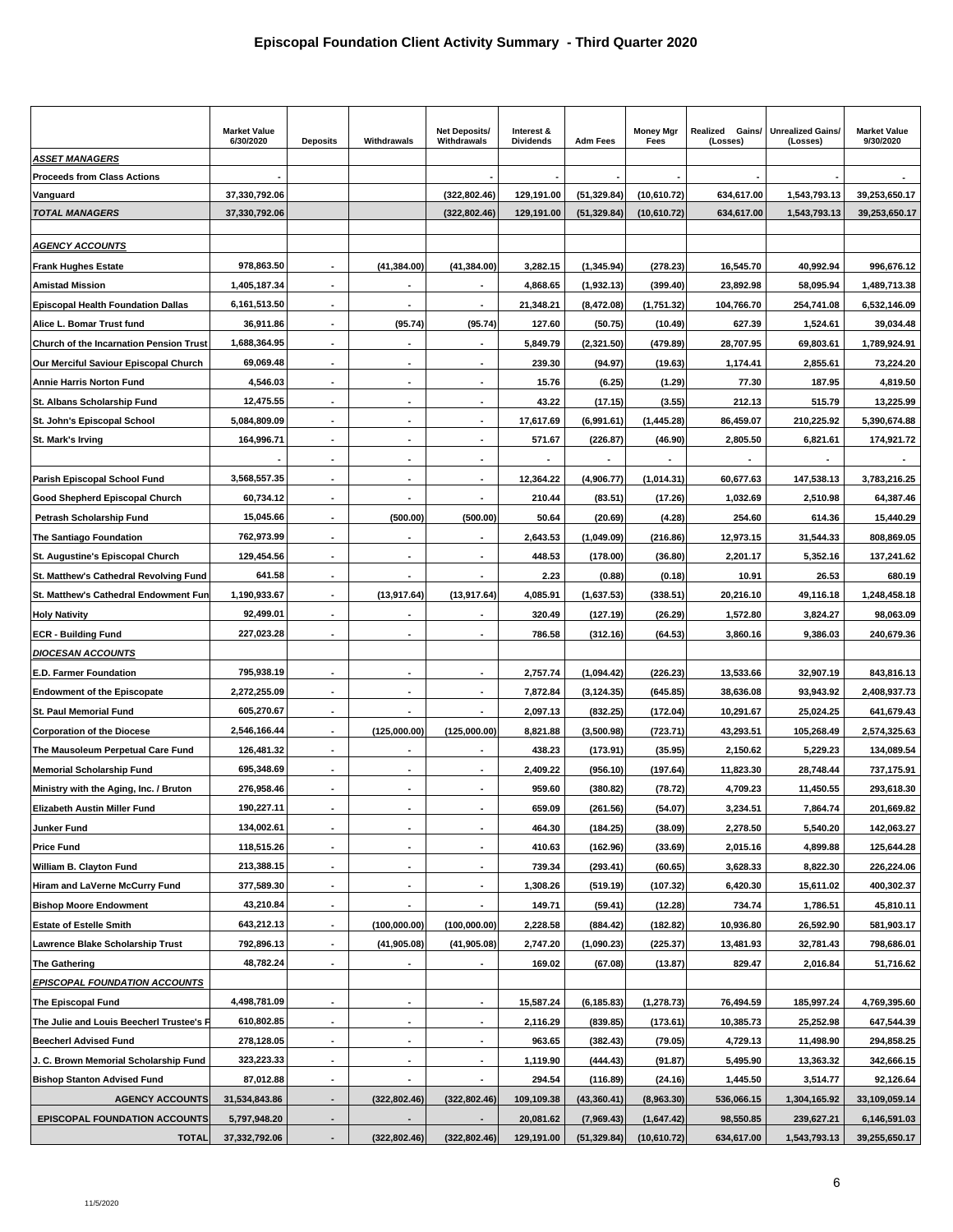### **Episcopal Foundation Client Activity Summary YTD through 09/30/2020**

| <b>ASSET MANAGERS</b>                | <b>Market Value</b><br>12/31/2019 | <b>Deposits</b>              | Withdrawals    | Interest &<br><b>Dividends</b> | <b>Adm Fees</b> | <b>Money Mgr</b><br>Fees | Realized<br>Gains/ (Losses) | <b>Unrealized Gains/</b><br>(Losses) | <b>Market Value</b><br>12/31/2020 |
|--------------------------------------|-----------------------------------|------------------------------|----------------|--------------------------------|-----------------|--------------------------|-----------------------------|--------------------------------------|-----------------------------------|
|                                      |                                   |                              |                |                                |                 |                          |                             |                                      |                                   |
| <b>Proceeds from Class Actions</b>   |                                   |                              |                |                                |                 |                          | 803.45                      |                                      |                                   |
| Vanguard                             | 39,302,262.16                     |                              |                | 415.601.71                     | (149, 704.78)   | (30, 419.53)             | 786.952.26                  | (359, 940.82)                        | 39,253,650.17                     |
| <b>TOTAL</b>                         | 39,302,262.16                     | 214,437.83                   | (2,924,430.09) | 415,601.71                     | (149,704.78)    | (30, 419.53)             | 787,755.71                  | (359, 940.82)                        | 39,253,650.17                     |
| <b>AGENCY ACCOUNTS</b>               |                                   |                              |                |                                |                 |                          |                             |                                      |                                   |
| <b>Frank Hughes Estate</b>           | 1,046,140.00                      | $\blacksquare$               | (66, 478.00)   | 10,822.27                      | (3,959.63)      | (804.50)                 | 20,584.56                   | (9,628.58)                           | 996,676.12                        |
| <b>Amistad Mission</b>               | 1,463,466.09                      |                              |                | 15,616.76                      | (5,608.66)      | (1, 139.79)              | 29,620.41                   | (12, 241.43)                         | 1,489,713.38                      |
| <b>Episcopal Health Foundation</b>   | 6,438,856.94                      |                              | (20, 602.00)   | 68,498.09                      | (24,623.00)     | (5,003.68)               | 129,904.56                  | (54, 884.82)                         | 6,532,146.09                      |
| Alice L. Bomar Trust fund            | 39,339.27                         |                              | (978.14)       | 410.47                         | (148.61)        | (30.19)                  | 778.14                      | (336.46)                             | 39,034.48                         |
| Church of the Incarnation Pen        | 1,637,120.85                      | 133,931.33                   | (11,709.84)    | 18,748.39                      | (6,572.18)      | (1, 336.74)              | 35,608.22                   | (15,865.12)                          | 1,789,924.91                      |
| <b>Our Merciful Saviour Episcopa</b> | 71,934.07                         |                              |                | 767.60                         | (275.68)        | (56.02)                  | 1,455.93                    | (601.70)                             | 73,224.20                         |
| <b>Annie Harris Norton Fund</b>      | 4,734.57                          |                              | $\blacksquare$ | 50.53                          | (18.14)         | (3.69)                   | 95.82                       | (39.59)                              | 4,819.50                          |
| St. Albans Scholarship Fund          | 12,992.98                         |                              |                | 138.65                         | (49.80)         | (10.13)                  | 262.98                      | (108.69)                             | 13,225.99                         |
| St. John's Episcopal School          | 5,295,696.42                      |                              |                | 56,510.83                      | (20, 295.46)    | (4, 124.44)              | 107,184.31                  | (44, 296.78)                         | 5,390,674.88                      |
| <b>St. Mark's Irving</b>             | 172,641.00                        | 50,000.00                    | (50,000.00)    | 2,076.77                       | (707.55)        | (143.99)                 | 3,592.36                    | (2,536.87)                           | 174,921.72                        |
| St. James Day School                 |                                   |                              |                |                                |                 |                          |                             |                                      |                                   |
| <b>Parish Episcopal School Fund</b>  | 3,716,559.69                      |                              |                | 39,659.70                      | (14, 243.52)    | (2,894.57)               | 75,222.77                   | (31,087.82)                          | 3,783,216.25                      |
| Good Shepherd Episcopal Chu          | 63,252.99                         | $\blacksquare$               | $\blacksquare$ | 674.99                         | (242.41)        | (49.26)                  | 1,280.24                    | (529.09)                             | 64,387.46                         |
|                                      |                                   |                              | (500.00)       | 165.72                         |                 |                          |                             |                                      |                                   |
| Petrash Scholarship Fund             | 15,669.68                         |                              |                |                                | (60.06)         | (12.21)                  | 315.92                      | (138.76)                             | 15,440.29                         |
| The Santiago Foundation              | 792,854.63                        | 1,743.47                     |                | 8,478.68                       | (3,042.91)      | (618.39)                 | 16,082.67                   | (6,629.10)                           | 808,869.05                        |
| St. Augustine's Episcopal Chu        | 134,823.55                        |                              |                | 1,438.72                       | (516.70)        | (105.01)                 | 2,728.81                    | (1, 127.75)                          | 137,241.62                        |
| St. Matthew's Cathedral Revol        | 668.20                            | $\blacksquare$               | $\blacksquare$ | 7.14                           | (2.56)          | (0.52)                   | 13.53                       | (5.60)                               | 680.19                            |
| <b>St. Matthew's Cathedral Endoy</b> | 1,299,958.24                      |                              | (68, 416.64)   | 13,426.38                      | (4,884.17)      | (992.21)                 | 25,258.98                   | (15,892.40)                          | 1,248,458.18                      |
| <b>Holy Nativity</b>                 | 172,172.18                        |                              | (75,000.00)    | 1,060.88                       | (473.48)        | (95.50)                  | 1,962.66                    | (1,563.65)                           | 98,063.09                         |
| <b>ECR - Building Fund</b>           | 236,438.85                        |                              |                | 2,523.05                       | (906.14)        | (184.15)                 | 4,785.49                    | (1,977.74)                           | 240,679.36                        |
| <b>DIOCESAN ACCOUNTS</b>             |                                   |                              |                |                                |                 |                          |                             |                                      |                                   |
| <b>E.D. Farmer Foundation</b>        | 828,948.91                        |                              |                | 8,845.79                       | (3, 176.90)     | (645.60)                 | 16,777.83                   | (6,933.90)                           | 843,816.13                        |
| <b>Endowment of the Episcopate</b>   | 2,366,494.57                      | $\blacksquare$               | $\blacksquare$ | 25,253.07                      | (9,069.46)      | (1,843.09)               | 47,897.60                   | (19,794.96)                          | 2,408,937.73                      |
| <b>St. Paul Memorial Fund</b>        | 630,373.64                        |                              |                | 6,726.78                       | (2, 415.87)     | (490.95)                 | 12,758.70                   | (5,272.87)                           | 641,679.43                        |
| <b>Corporation of the Diocese</b>    | 2,998,833.31                      |                              | (450,000.00)   | 28,589.19                      | (10, 639.97)    | (2, 158.98)              | 54,203.61                   | (44, 501.53)                         | 2,574,325.63                      |
| The Mausoleum Perpetual Car          | 131,726.99                        |                              |                | 1,405.67                       | (504.83)        | (102.59)                 | 2,666.15                    | (1, 101.85)                          | 134,089.54                        |
| <b>Memorial Scholarship Fund</b>     | 724,187.62                        | $\blacksquare$               | ۰              | 7,727.85                       | (2,775.41)      | (564.02)                 | 14,657.48                   | (6,057.61)                           | 737,175.91                        |
| Ministry with the Aging, Inc. / I    | 288,445.02                        | $\overline{\phantom{a}}$     |                | 3,078.03                       | (1, 105.45)     | (224.65)                 | 5,838.10                    | (2, 412.75)                          | 293,618.30                        |
| Elizabeth Austin Miller Fund         | 198,116.59                        | ٠                            | ۰              | 2,114.11                       | (759.27)        | (154.30)                 | 4,009.87                    | (1,657.18)                           | 201,669.82                        |
| Junker Fund                          | 139,560.25                        | $\overline{\phantom{a}}$     |                | 1,489.27                       | (534.86)        | (108.70)                 | 2,824.68                    | (1, 167.37)                          | 142,063.27                        |
| <b>Price Fund</b>                    | 123,430.54                        | $\blacksquare$               | ۰              | 1,317.15                       | (473.05)        | (96.13)                  | 2,498.23                    | (1,032.46)                           | 125,644.28                        |
| William B. Clayton Fund              | 222,238.21                        | ٠                            |                | 2,371.52                       | (851.72)        | (173.09)                 | 4,498.08                    | (1,858.94)                           | 226,224.06                        |
| Hiram and LaVerne McCurry F          | 393,249.43                        | $\qquad \qquad \blacksquare$ | ٠              | 4,196.41                       | (1,507.11)      | (306.27)                 | 7,959.32                    | (3,289.41)                           | 400,302.37                        |
| <b>Bishop Moore Endowment</b>        | 45,002.98                         | $\blacksquare$               |                | 480.23                         | (172.47)        | (35.05)                  | 910.87                      | (376.45)                             | 45,810.11                         |
| <b>Estate of Estelle Smith</b>       | 669,888.69                        |                              | (100,000.00)   | 7,148.44                       | (2,567.32)      | (521.73)                 | 13,558.49                   | (5,603.40)                           | 581,903.17                        |
| Lawrence Blake Scholarship T         | 825,780.71                        |                              | (41, 905.08)   | 8,811.97                       | (3, 164.76)     | (643.15)                 | 16,713.71                   | (6,907.39)                           | 798,686.01                        |
| <b>The Gathering</b>                 | 50,805.45                         | $\blacksquare$               |                | 542.16                         | (194.72)        | (39.58)                  | 1,028.30                    | (424.99)                             | 51,716.62                         |
| <b>EPISCOPAL FOUNDATION ACCOUNTS</b> |                                   |                              |                |                                |                 |                          |                             |                                      |                                   |
| The Episcopal Fund                   | 4,685,331.11                      | 13,706.62                    | (12,946.00)    | 49,956.51                      | (17, 951.80)    | (3,648.15)               | 94,827.02                   | (39, 879.71)                         | 4,769,395.60                      |
| The Julie and Louis Beecherl         | 636,135.29                        |                              |                | 6,788.25                       | (2, 437.95)     | (495.44)                 | 12,875.30                   | (5,321.06)                           | 647,544.39                        |
| <b>Beecherl Advised Fund</b>         | 289,663.14                        | ٠                            |                | 3,091.01                       | (1, 110.13)     | (225.59)                 | 5,862.76                    | (2, 422.94)                          | 294,858.25                        |
| J. C. Brown Memorial Scholars        | 344,930.61                        | $\blacksquare$               | (7,750.00)     | 3,623.13                       | (1,310.97)      | (266.37)                 | 6,843.74                    | (3,403.99)                           | 342,666.15                        |
| <b>Bishop Stanton Advised Fund</b>   | 93,798.90                         |                              | (5,000.00)     | 969.55                         | (350.10)        | (71.11)                  | 1,807.51                    | (1,028.11)                           | 90,126.64                         |
| <b>AGENCY ACCOUNTS</b>               | 33,252,403.11                     | 185,674.80                   | (885, 589.70)  | 351,173.26                     | (126, 543.83)   | (25,712.87)              | 665,539.38                  | (307,885.01)                         | 33,109,059.14                     |
| AL FOUNDATION ACCOUNTS               | 6,049,859.05                      | 13,706.62                    | (25,696.00)    | 64,428.45                      | (23, 160.95)    | (4,706.66)               | 122,216.33                  | (52,055.81)                          | 6,144,591.03                      |
| <b>TOTAL</b>                         | 39,302,262.16                     | 199,381.42                   | (911, 285.70)  | 415,601.71                     | (149,704.78)    | (30, 419.53)             | 787,755.71                  | (359, 940.82)                        | 39,253,650.17                     |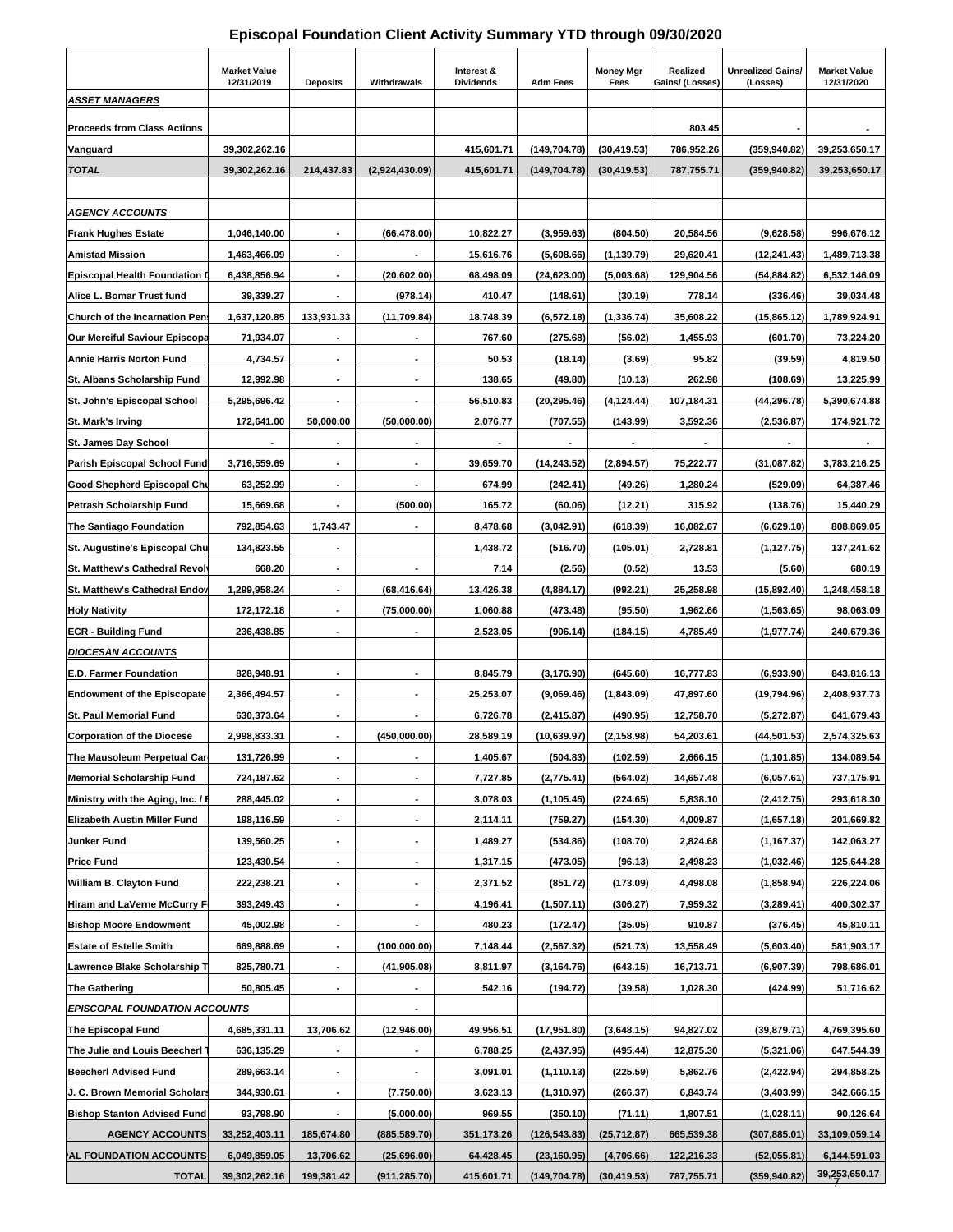#### **Episcopal Foundation of Dallas 2021 Budget**

|                                     | 2020<br><b>Budget</b> | Projection<br>2020 | Proposed<br><b>Budget</b><br>2021 | <b>Increase</b><br>(Decrease) to<br>2020 Budget | Notes for 2021                                                                                                                                 |
|-------------------------------------|-----------------------|--------------------|-----------------------------------|-------------------------------------------------|------------------------------------------------------------------------------------------------------------------------------------------------|
| Administrative Fee Income           | \$209,000             | \$203,612          | \$210,000                         | \$<br>1,000                                     | \$38.2m x .0055 (as of 10/31/2020 \$38.6)                                                                                                      |
| Other income (EHFD reimbursement)   | 10,000                | 9,000              | 10,000                            |                                                 |                                                                                                                                                |
| <b>TOTAL REVENUE</b>                | \$219,000             | \$212,612          | \$220,000                         | 1,000                                           |                                                                                                                                                |
| <b>Executive Director</b>           | 78,750                | 78,750             | 78,750                            |                                                 |                                                                                                                                                |
| <b>Grant Administrator</b>          | 12,000                | 15,563             | 14,000                            | 2,000                                           | Reflect actual 2020 hours for grant work                                                                                                       |
| Controller                          | 35,000                | 35,762             | 35,000                            |                                                 | Controller at 20 hours                                                                                                                         |
| Employers payroll tax               | 9,600                 | 9,951              | 9,772                             | 172                                             | 7.65%                                                                                                                                          |
| <b>TOTAL COMPENSATION EXPENSE</b>   | 135,350               | 140,026            | 137,522                           | 2,172                                           |                                                                                                                                                |
| Audit                               | 21,500                | 20,800             | 21,500                            |                                                 | Per engagement letter                                                                                                                          |
| Tax return preparation              | 3,400                 | 3,432              | 3,500                             | 100                                             | Per engagement letter                                                                                                                          |
| Website & computer technology       | 2,500                 | 2,600              | 2,700                             | 200                                             | Includes Preferred Technology and Camna                                                                                                        |
| Legal fees                          | 500                   |                    | 500                               | -                                               | Assumes the use of outside professional                                                                                                        |
| Marketing                           | 1,500                 |                    | 750                               | (750)                                           | Assumes the use of outside professional                                                                                                        |
| Development                         | 1,500                 |                    | 750                               | (750)                                           | Assumes the use of outside professional                                                                                                        |
| <b>TOTAL PROFESSIONAL FEES</b>      | 30,900                | 26.832             | 29,700                            | (1,200)                                         |                                                                                                                                                |
|                                     |                       |                    |                                   |                                                 |                                                                                                                                                |
| Sponsorships                        | 8,000                 | 7,500              | 8,000                             | 100                                             |                                                                                                                                                |
| Rent                                | 8,500                 | 8,581              | 8,600                             | 2,000                                           |                                                                                                                                                |
| Insurance-D&O/Liability             | 8,500                 | 8,700              | 10,500                            |                                                 | 20% increase per agent                                                                                                                         |
| Telephone<br>Computer expense       | 600<br>2,000          | 600<br>2,600       | 600<br>2,000                      |                                                 | \$50/month<br>Paid for QuickBooks 2020, will not have same<br>expense as last year. Includes data sharing, security<br>software, & web hosting |
| Development                         | 500                   |                    | 500                               |                                                 |                                                                                                                                                |
| Depreciation                        | 1,300                 | 1,500              | 1,500                             | 200                                             |                                                                                                                                                |
| Professional development            | 1,500                 | 600                | 1,500                             |                                                 | Includes PSW Membership                                                                                                                        |
| Office supplies                     | 2,000                 | 1,000              | 1,500                             | (500)                                           | Includes postage and misc office expenses                                                                                                      |
| Marketing                           | 500                   | 500                | 500                               |                                                 | Includes email marketing service                                                                                                               |
| Insurance-worker's comp             | 300                   | 240                | 250                               | (50)                                            |                                                                                                                                                |
| Property taxes                      | 100                   | 50                 | 100                               |                                                 |                                                                                                                                                |
| Board luncheon                      | 1,000                 | 925                | 1,000                             |                                                 | 25 attendees @ \$40/person inclusive                                                                                                           |
| Meetings                            | 1,200                 |                    | 1,200                             |                                                 | Snacks, grant lunch, Conference rooms (10@\$100)                                                                                               |
| Convention                          | 200                   |                    | 200                               |                                                 |                                                                                                                                                |
| Memorials & special gifts           | 500                   |                    | 500                               |                                                 |                                                                                                                                                |
| Miscellaneous                       | 500                   | 100                | 500                               |                                                 |                                                                                                                                                |
| <b>Special Events</b>               | 14,000                |                    | 12,000                            | (2,000)                                         | <b>Strategic Planning Facilitator</b>                                                                                                          |
| <b>TOTAL OFFICE EXPENSE</b>         | 43,200                | 25,396             | 42,950                            | (250)                                           |                                                                                                                                                |
| <b>TOTAL OPERATING EXPENSE</b>      | 217,450               | 199,753            | 218,172                           | 722                                             |                                                                                                                                                |
| <b>OPERATING SURPLUS ( DEFICIT)</b> | 1,550                 | 12,859             | 1,828                             | 278                                             |                                                                                                                                                |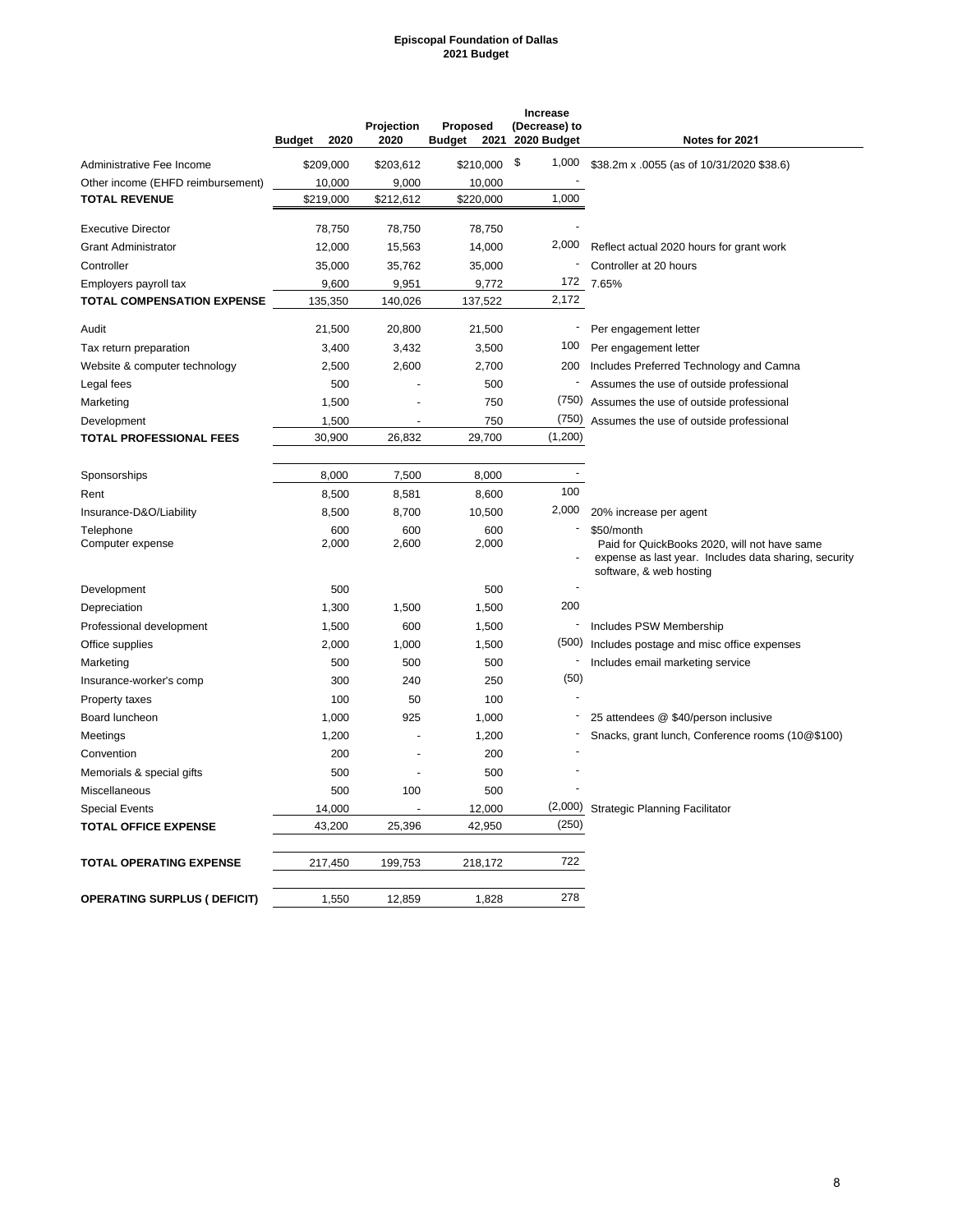# **Episcopal Health Foundation of Dallas**

**Statement of Net Assets**

|                                         |     | As of         | As of           | As of        |
|-----------------------------------------|-----|---------------|-----------------|--------------|
|                                         |     | 9/30/2020     | 9/30/2019       | 12/31/2019   |
| <b>Assets</b>                           |     |               |                 |              |
| <b>Cash - checking account</b>          |     | \$<br>159,235 | \$<br>101,317   | \$<br>11,279 |
| <b>Cash in Transit</b>                  | (1) |               | \$<br>212,030   |              |
| Vanguard - money market                 |     | 71,740        | 215,456         | 312,383      |
| <b>Prepaid excise tax</b>               |     | 4,320         | 4,000           | 6,200        |
| <b>Prepaid D&amp;O insurance</b>        |     | 1,951         | 1,301           | 651          |
| <b>Prepaid other</b>                    | (2) | 95            | 95              | 95           |
| <b>Investments at market value</b>      |     | 6,515,960     | 6,120,314       | 6,438,857    |
| <b>Total assets</b>                     |     | \$6,753,301   | \$<br>6,654,513 | \$6,769,464  |
| <b>Liabilities and Net Assets</b>       |     |               |                 |              |
| <b>Liabilities</b>                      |     |               |                 |              |
| <b>Grants payable</b>                   | (3) | \$<br>217,079 | \$<br>312,030   |              |
| <b>Accounts payable</b>                 |     | \$            | 8,055           | \$<br>9,417  |
| <b>Estimated excise tax liability</b>   | (4) | 3,415         | 2,724           | 6,422        |
| <b>Total liabilities</b>                |     | 220,494       | 322,809         | 15,839       |
| <b>Net Assets</b>                       |     |               |                 |              |
| <b>Total unrestricted net assets</b>    |     | 6,532,807     | 6,331,704       | 6,753,625    |
| <b>Total liabilities and net assets</b> |     | \$6,753,301   | \$<br>6,654,513 | \$6,769,464  |

# **Notes**

**Notes**

- **(1) Cash for funding grants was transferred from the investment portfolio at the end of the quarter but not deposited until 10/1.**
- **(2) This has been on books since before 2019. Not a material amount that would be tested in audit. Will write off at year end and note it for auditors**
- **(3) Some grants were paid out prior to end of September. Original grants payable is \$312,000**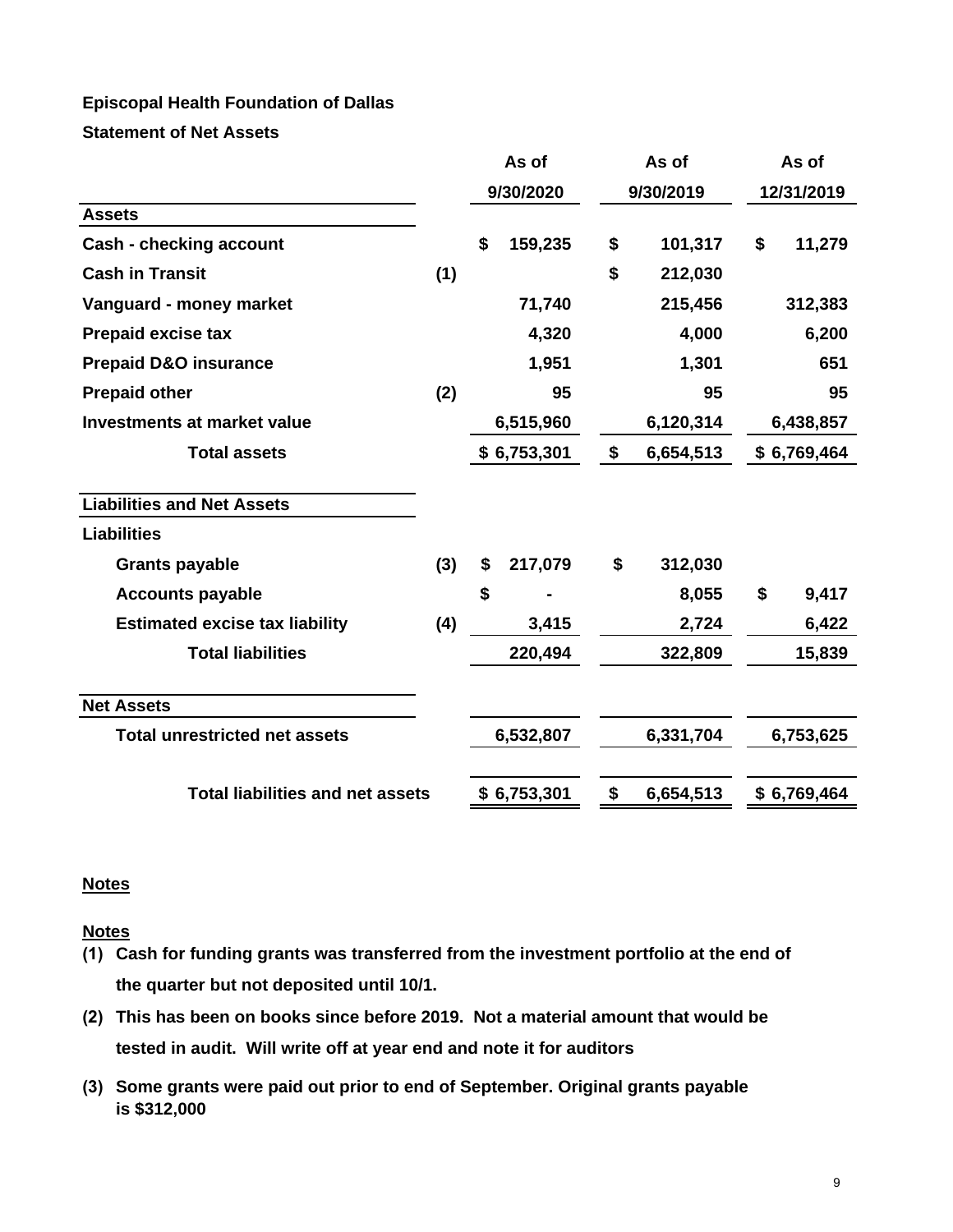# **Episcopal Health Foundation of Dallas Statement of Activities**

|                                        | 9-Months      |    | 9-Months     | Year |              |  |
|----------------------------------------|---------------|----|--------------|------|--------------|--|
|                                        | ended         |    | <b>Ended</b> |      | <b>Ended</b> |  |
|                                        | 9/30/2020     |    | 9/30/2019    |      | 12/31/2019   |  |
| Investment income and expense          |               |    |              |      |              |  |
| <b>Interest and dividends</b>          | \$<br>69,814  | \$ | 83,227       | \$   | 250,613      |  |
| Realized gains on sales on securities  | 129,866       |    | 65,628       |      | 89,750       |  |
| <b>Unrealized gains on investments</b> | (70, 991)     |    | 697,887      |      | 944,139      |  |
| <b>Investment management fees</b>      | (29, 627)     |    | (30,073)     |      | (40, 163)    |  |
| Net investment income                  | 99,063        |    | 816,669      |      | 1,244,339    |  |
| <b>Grants and operating expenses</b>   |               |    |              |      |              |  |
| <b>Foundation grants</b>               | \$<br>312,000 | \$ | 312,030      | \$   | 312,030      |  |
| <b>Contract services</b>               |               |    | 8,000        |      | 9,362        |  |
| <b>Excise tax expense</b>              | 3,415         |    | 2,309        |      | 6,007        |  |
| <b>Accounting fees</b>                 | 2,678         |    | 2,600        |      | 2,600        |  |
| <b>Insurance - D&amp;O</b>             | 1,301         |    | 1,916        |      | 2,567        |  |
| <b>Computer &amp; website</b>          | 320           |    | 320          |      | 349          |  |
| <b>Meetings</b>                        |               |    | 121          |      | 121          |  |
| <b>Bank fees</b>                       | 135           |    | 39           |      |              |  |
| <b>Misc</b>                            | 32            |    | 81           |      | 129          |  |
| <b>Total grants and expenses</b>       | 319,881       |    | 327,416      |      | 333,165      |  |
| Increase (decrease) in net assets      | (220, 818)    |    | 489,253      |      | 911,174      |  |
| Net assets at beginning of period      | 6,753,625     |    | 5,842,451    |      | 5,842,451    |  |
| Net assets at end of period            | \$6,532,807   | \$ | 6,331,704    |      | \$6,753,625  |  |

# **Notes**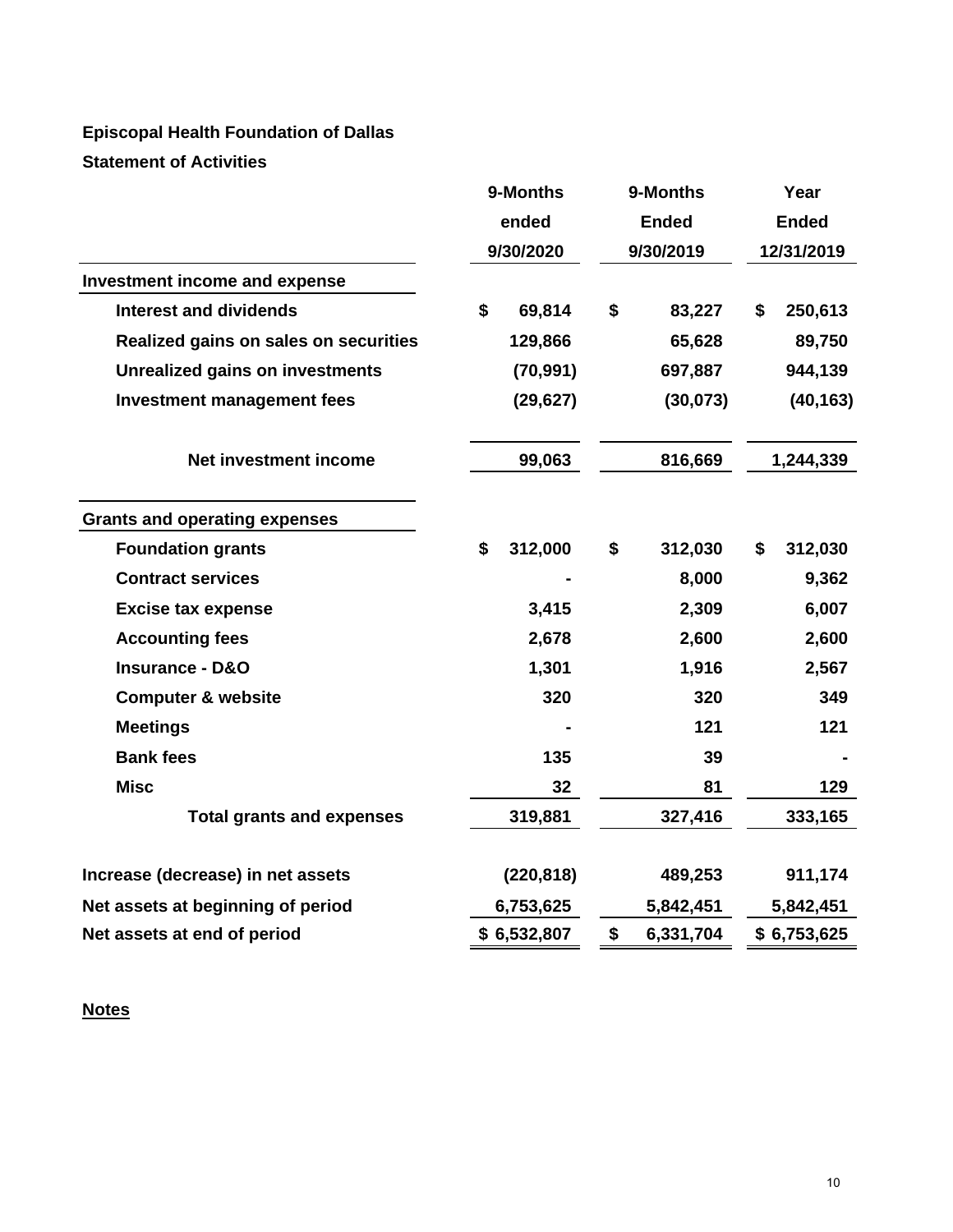#### **Episcopal Health Foundation of Dallas 2021 Budget**

|                                | <b>Budget</b><br>2020 | <b>PROJECTION</b><br>2020 | Proposed<br><b>Budget</b><br>2021 | Increase<br>(Decrease) | Notes for 2021                                                       |
|--------------------------------|-----------------------|---------------------------|-----------------------------------|------------------------|----------------------------------------------------------------------|
| Administration Reimb to EFD    | $$10,000$ \$<br>(1)   | 9,000                     | \$<br>$10,000$ \$                 | ٠                      | Reflects historic site visits thatwere not done in 2020 due to Covid |
| Tax Return Preparation         | 2,800                 | 2,678                     | 2,750                             | (50)                   | Per engagement letter.                                               |
| Excise tax                     | 3,800                 | 2,800                     | 3,800                             | ۰                      | Went back to old number that showed a standard per year              |
| Insurance - D&O                | 2,500                 | 2,500                     | 3,000                             | 500                    | \$5M in coverage. 20% increase per agent                             |
| Memorials & Gifts              | 100                   | ٠                         | 100                               |                        |                                                                      |
| Computer                       | 400                   | 350                       | 350                               | (50)                   | Web hosting and web support                                          |
| Office supplies & Postage      | 150                   | 100                       | 100                               | (50)                   |                                                                      |
| Meetings                       | 300                   | 150                       | 150                               | (150)                  | Includes cost of meeting room                                        |
| Bank fees                      | ٠                     | 175                       | 180                               | 180                    | Includes account analysis                                            |
| Misc.                          | 100                   | $\overline{\phantom{a}}$  | 100                               |                        |                                                                      |
| <b>Total Operating Expense</b> | \$20,150<br>(2)       | - \$<br>17,753            | 20,530<br>\$                      | 380<br>\$              |                                                                      |

#### **NOTES**

(1) Administration Reimbursement to EFD represents actual Episcopal Foundation Dallas staff hours and identifiable expenses attributed to work performed for the benefit of EHFD.

(2) Expenses are paid from investment income from EFHD endowment fund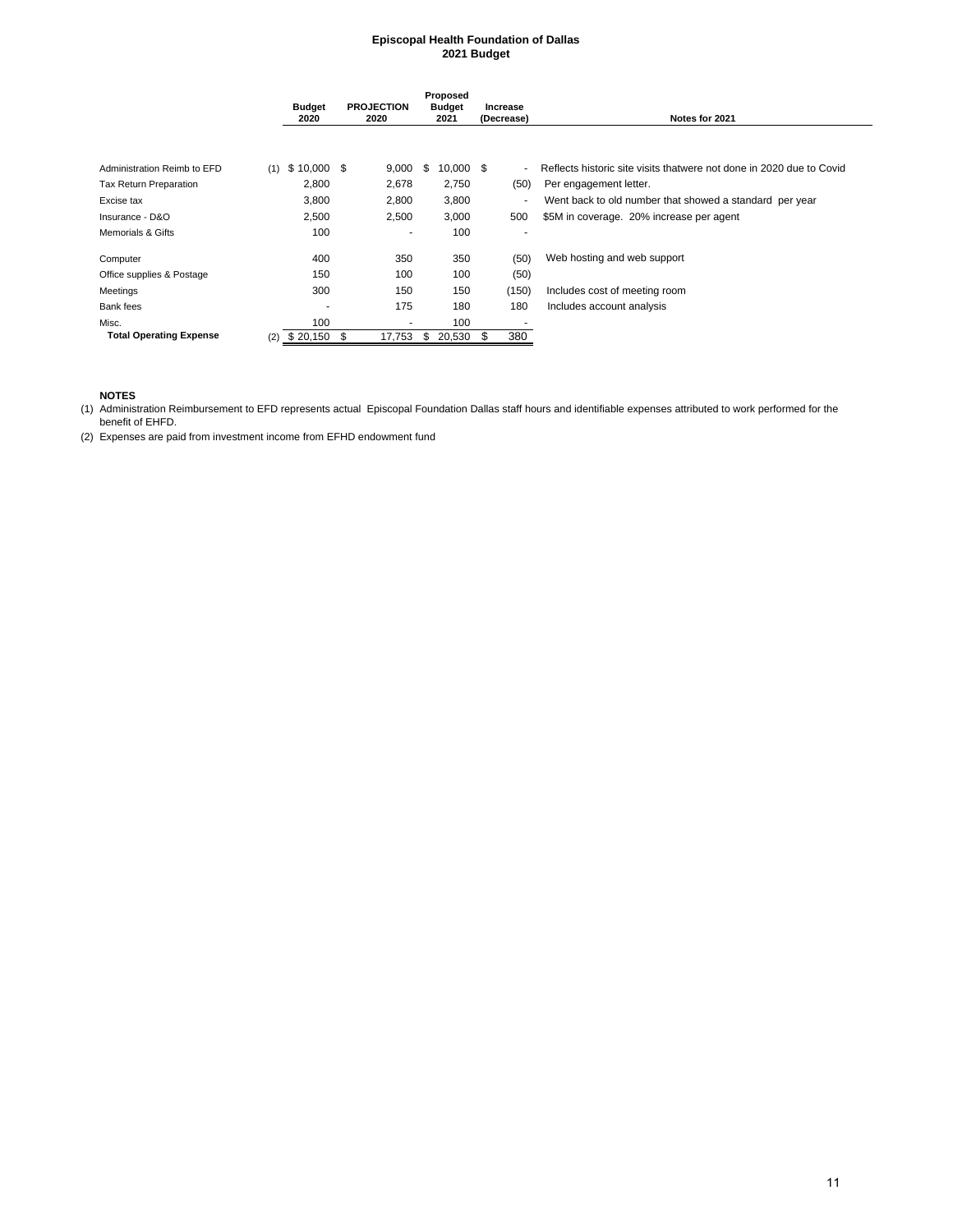### Episcopal Foundation of Dallas 2021 Grant Calculation V1

|                                |                  | <b>Fair Market Value</b> |  |  |  |  |
|--------------------------------|------------------|--------------------------|--|--|--|--|
|                                | <b>Episcopal</b> | <b>Trustees</b>          |  |  |  |  |
|                                | <b>Fund</b>      | Fund                     |  |  |  |  |
|                                |                  |                          |  |  |  |  |
| <b>December 31, 2016</b>       | 4,032,695        | 392,663                  |  |  |  |  |
| December 31, 2017              | 4,583,242        | 567,848                  |  |  |  |  |
| December 31, 2018              | 4,179,484        | 520,979                  |  |  |  |  |
| <b>November 30, 2019</b>       | 4,634,988        | 619,600                  |  |  |  |  |
| <b>September 30, 2020</b>      | 4,769,396        | 647,544                  |  |  |  |  |
| <b>Total FMV 5 Year Period</b> | 22,199,804       | 2,748,635                |  |  |  |  |

## **5-Year Average of Fair Market Value of Unrestricted Funds**

| <b>FMV 5 Yr Total Divided by 5</b> | 4.439.961 | 549,727 |
|------------------------------------|-----------|---------|
| At $4.5\%$ :                       | 199,798   | 24,738  |

## **Effective Spending Rate**

Move 50% 99,899